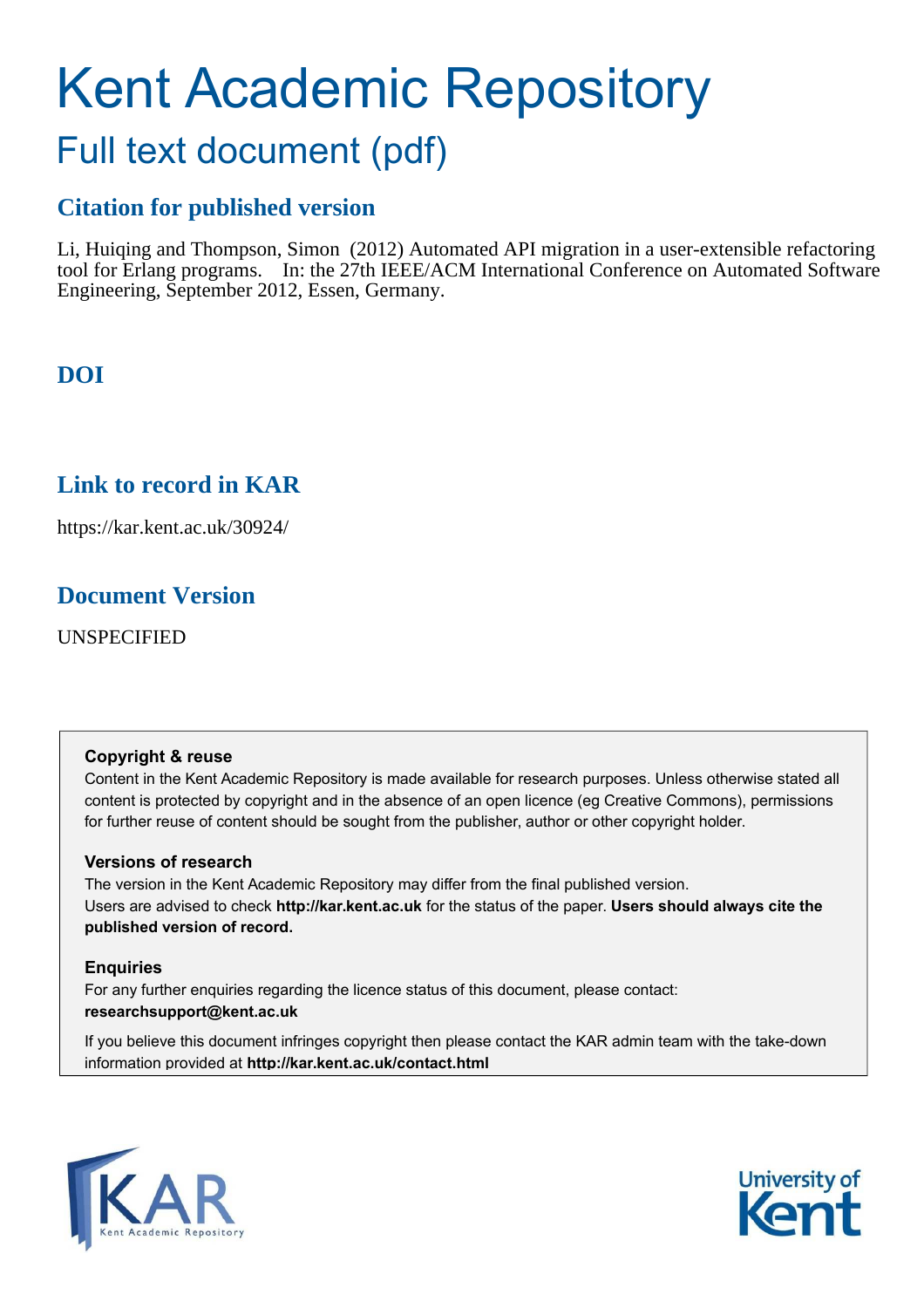## **Automated API Migration in a User-Extensible Refactoring Tool for Erlang Programs**

Huiqing Li School of Computing University of Kent, UK H.Li@kent.ac.uk

#### ABSTRACT

Wrangler is a refactoring and code inspection tool for Erlang programs. Apart from providing a set of built-in refactorings and code inspection functionalities, Wrangler allows users to define refactorings, code inspections, and general program transformations for themselves to suit their particular needs. These are defined using a template- and rule-based program transformation and analysis framework built into Wrangler.

This paper reports an extension to Wrangler's extension framework, supporting the automatic generation of API migration refactorings from a user-defined adapter module.

#### Categories and Subject Descriptors

D.2.3 [SOFTWARE ENGINEERING]: Coding Tools and Techniques; D.2.6 []: Programming Environments; D.2.7 []: Distribution, Maintenance, and Enhancement

#### General Terms

Languages, Design

#### Keywords

Erlang, refactoring, API migration, Wrangler, software engineering, template, rewrite rule.

#### 1. INTRODUCTION

Most software will evolve, and this will often change the API of a library, and such changes could potentially affect all client applications of the library, both locally and remotely. API migration is a process of refactoring, but API migrations are not generally supported by refactoring tools due to the specifics of each particular migration, and so the transformations required tend to be done manually by the maintainers of the client code, risking incorrectness.

This paper presents our approach to automating the implementation of API migration for Erlang. This work is built on top of Wrangler, a refactoring and code inspection

Copyright 12 ACM 978-1-4503-1204-2/12/09 ...\$10.00.

Simon Thompson School of Computing University of Kent, UK S.J.Thompson@kent.ac.uk

tool for Erlang programs, but we note that the approach applies to other languages equally well. One of the features that distinguishes Wrangler from other refactoring tools is its user-extensibility, given by a template- and rule-based program analysis/transformation framework, allowing users to express their intentions using Erlang concrete syntax.

Our approach to automatic API migration works in this way: when an API function's interface is changed, the author of this API function implements an *adapter function*, defining calls to the old API in terms of the new. From this definition we automatically generate the refactoring that transforms the client code to use the new API. This refactoring can be supplied by the API writer to clients on library upgrade, allowing users to upgrade their code automatically.

As a design principle, we try to limit the scope of changes as much as possible, so that only the places where the 'old' API function is called are affected, and the remaining part of the code is unaffected. One could argue that the migration can be done by *unfolding* the function applications of the old API function using the adaptor function once it is defined. However, the code produced by this approach would be a far cry from what a user would have written. Instead, we aim to produce code that meets users' expectations.

The paper is organised thus: Sec. 2 introduces a running example, and Sec. 3 gives a brief overview of Wrangler and its template- and rule-based framework. Automated API migration in Wrangler is reported in Sec. 4, related work is covered in Sec. 5, and the paper is concluded in Sec. 6.

#### 2. EXAMPLE: REGULAR EXPRESSIONS

As a running example we take the implementation of *regular expressions* in Erlang; the regexp library has been deprecated, and users are expected to use the re library, which has a somewhat different application programmer interface.

For instance, the function match from the regexp library is used to find the first longest match of regular expression RegExp in a String. If the match succeeds, the function returns a tuple {match, Start, Length} where Start is the starting position of the match, and Length is the length of the matching string; if the match fails it returns nomatch. Fig. 1 shows two examples that use the function; note that it would be possible to rewrite the case expressions in various different ways without changing their meaning.

Replacing uses of match in Fig. 1 with the corresponding functions in the re library gives Fig. 2. In particular, the replacement for match would be the run function with the option global set. The function run is different from match not only in the name, but also in inputs and outputs. The

Permission to make digital or hard copies of all or part of this work for personal or classroom use is granted without fee provided that copies are not made or distributed for profit or commercial advantage and that copies bear this notice and the full citation on the first page. To copy otherwise, to republish, to post on servers or to redistribute to lists, requires prior specific permission and/or a fee.

*ASE* '12, September 3-7, 2012, Essen, Germany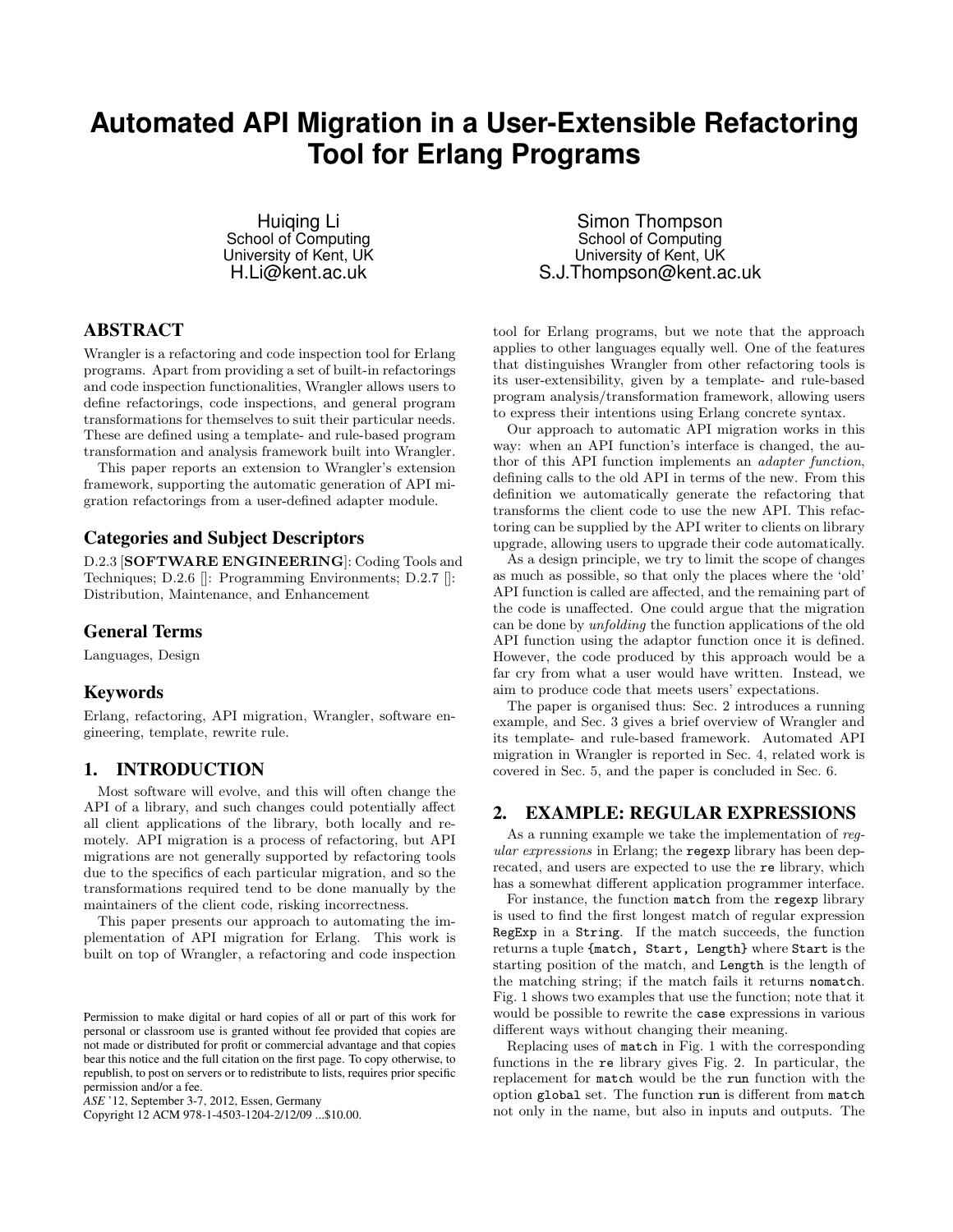```
secret_path(Path, [[NewDir] | Rest], Dir) ->
 case regexp:match(Path, NewDir) of
    {\frac{\text{match}}{\text{match}}}, Start, Len} when Dir == to_be_found ->
      secret_path(Path, Rest, NewDir);
    {match, _Start, _Len} ->
      secret_path(Path, Rest, Dir);
    nomatch ->
      secret_path(Path, Rest, Dir)
  end.
                  Code example (a)
document_name(Path) ->
  case regexp:match(Path,"[^/]*\$") of
    {match, Start, Len} ->
      string:substr(Path, Start, Len);
    nomatch -> "(none)"
 end.
                 Code example (b)
```
Figure 1: Code examples using regexp:match

```
secret_path(Path, [[NewDir] | Rest], Dir) ->
  case re:run(Path, NewDir, [global]) of
    {match, _Match} when Dir == to_be_found ->
      secret_path(Path, Rest, NewDir);
    {match, _Match} ->
      secret_path(Path, Rest, Dir);
    nomatch ->
      secret_path(Path, Rest, Dir)
  end.
                 Code example (a)
document_name(Path) ->
  case re:run(Path, "[^/]*\$", [global]) of
    {match, Match} ->
      {Start0, Len}=lists:last(lists:ukeysort(2,Match)),
      Start = Start0 + 1,
      string:substr(Path, Start, Len);
    nomatch -> "(none)"
  end.
                Code example (b)
```
Figure 2: Code after replacing 'match' with 'run'

domain of match is a proper subset of that of run, but the result of run upon successful matching however contains not only the longest match, but also *every* sub-pattern match, presented as a list of tuples of the form {Start,Length}. A further difference is that string indexing begins at 1 in the regexp library, but at 0 in re.

#### 3. WRANGLER AND ITS API

Wrangler [1, 2, 3] is a tool that supports interactive refactoring and "code smell" detection for Erlang programs. Wrangler is integrated with Emacs and Eclipse (via ErlIDE). Wrangler uses annotated Abstract Syntax Trees (AAST) to represent Erlang programs, in which each AST node is annotated with static semantic information, location, etc. Wrangler's extensibility is achieved in a number of ways.

*Implementation.* Wrangler is implemented in Erlang, a language the users of Wrangler are familiar with.

*Templates and Rules*, as described in Section 3.1.

*Infrastructure.* A layer of commonly-used components which handles static analyses of Erlang programs, parsing programs into ASTs, AST traversals, rendering of new source code after a refactoring, support of undo, preview, etc.

*Integration.* To integrate user-defined refactorings into Wrangler, a *workflow* which refactorings should follow is defined as set of Erlang callbacks (called a behaviour). Userdefined refactorings that implement the required callbacks can be invoked from the *Refactor* menu in Emacs or Eclipse.

#### 3.1 Templates and Rules

The template- and rule-based API [1] allows programmers to express program analysis and transformation in Erlang concrete syntax. In Wrangler, a code template is indicated by the macro ?T whose argument is the string representation of an Erlang code fragment that may contain meta-variables, which are placeholders for syntax element(s) in the program.

Syntactically a meta-variable is an Erlang variable, ending with the character ' $\mathbb{C}$ '. A meta-variable ending with a single '@' represents a single language element, and matches a single subtree in the AST; a meta-variable ending with ' $@$ ' is a list meta-variable that matches a sequence of elements of the same sort. For instance, the template

```
?T("erlang:spawn(Args@@, Arg1@)")
```
matches the applications of spawn function to one or more arguments, where Arg1@ matches the last argument, and Args@@ will match the remaining arguments, if any.

Templates are matched at AST level, that is, the template's AST is pattern matched to the program's AST using structural pattern matching. If the pattern matching succeeds, the meta-variables/atoms in the template are bound to AST subtrees, and the context and static semantic information attached to the subtrees matched can be retrieved.

The template-based API is used not only to retrieve information about a program, but also to define program transformation rules. A rule defines a basic step in the transformation of a program, specifying a program fragment to transform and a new program fragment to replace the old one, and is denoted by a macro ?RULE thus:

#### ?RULE(Template, NewCode, Cond),

In the example Template is a template representing the code fragment to replace; Cond is a Boolean condition; and New-Code is an Erlang expression that returns the new code fragment as a string or an AST. The meta-variables declared in Template can be used in NewCode and Cond.

#### 3.2 Meta-Rules

Various program transformations can be expressed using Wrangler's RULE macro, however the number and complexity of the rules one has to write could increase significantly when the transformation involves a sequence of sub-expressions or clauses, as in case expressions or function definitions. The main reason is that Erlang, like any other programming language, allows a programmer to make a number of – essentially arbitrary – decisions about the precise form of an expression to implement a particular intention.

For example, a case expression in Erlang can have multiple clauses, each made up of a pattern and a body: patterns are matched in turn, and the body of the first successful match is the result. While in some examples one clause has to come before another to preserve the semantics of the code, there are others in which the patterns are mutually exclusive, and the order in which they are written is arbitrary. A pattern may also have an optional boolean expression or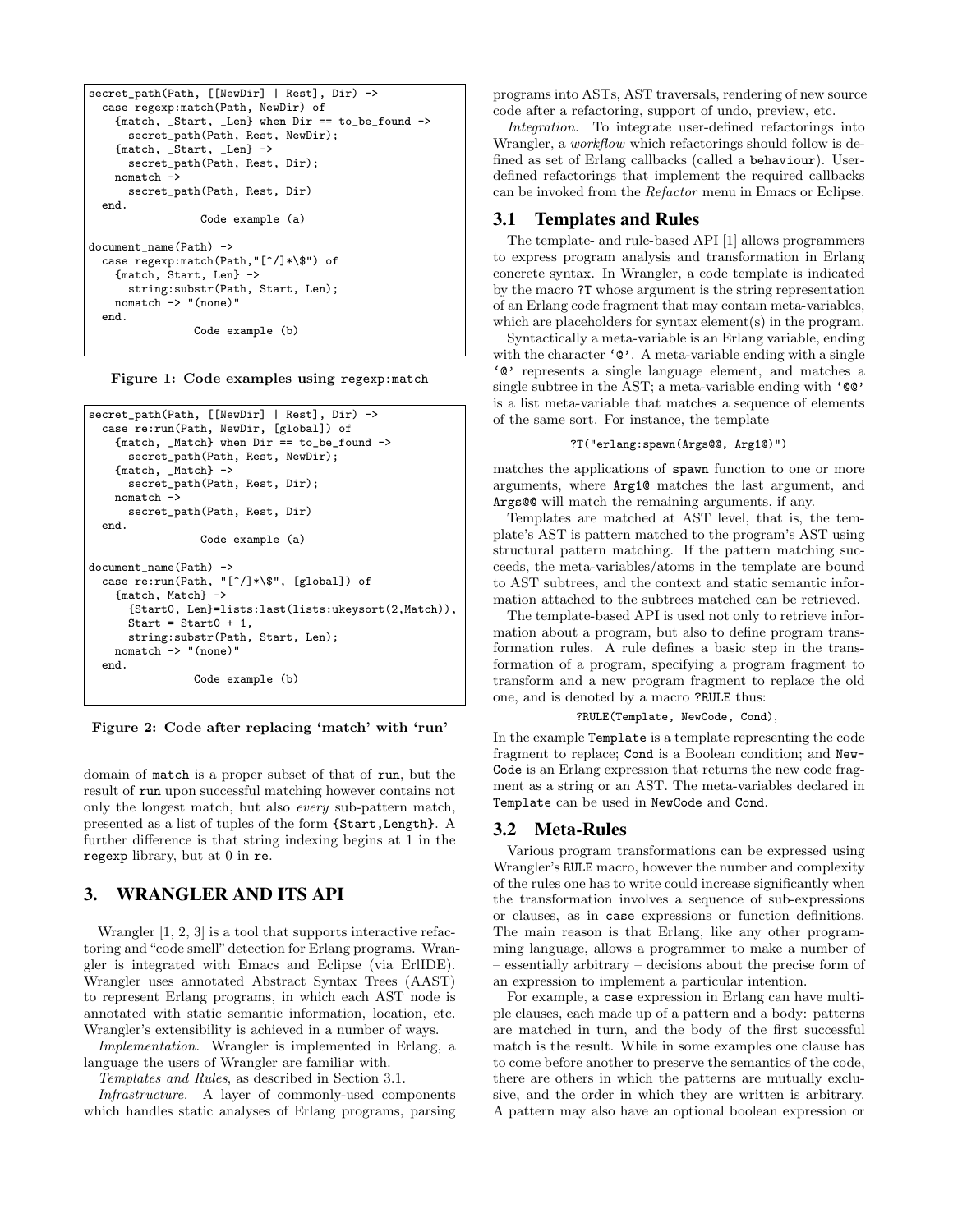```
?META_RULE(
?T("case regexp:match(String@,RegExp@) of
     {match,Start@,Len@} when Guard1@@->Body1@@;
     nomatch when Guard2@@ -> Body2@@
    end"),
 "case re:run(String@,RegExp@,[global]) of
   {match,Match} when Guard1@@ ->
     {Start0, Len@} =lists:last(lists:ukeysort(2,Match)),
     Start@ = Start0 + 1,Body1@@;
   nomatch when Guard2@@ ->Body2@@
  end",
  api_refac:free_vars(Guard1@@) --
     (api_refac:bound_vars(Len@)++
        api_refac:bound_vars(Start@))==
     api_refac:free_vars(Guard1@@)).
```
Figure 3: An example meta-rule

```
match(String, RegExp) ->
 case re:run(String, RegExp, [global]) of
  {match, Match} ->
   {Start0,Len}=lists:last(lists:ukeysort(2, Match)),
   Start = Start0+1.
   {match, Start, Len};
  nomatch -> nomatch
 end.
```
Figure 4: Adapter function for regexp:match/2

guard which needs to be satisfied; the choice of whether or not to use a guard also adds to the decision of whether to use a guard expression also enlarges the design space.

To write transformation rules transforming case expressions that use match (such as those shown in Fig 1) to case expressions that use re, it is obviously going to be hard to capture all the possible scenarios using the RULE macro. To address this problem, we introduce the concept of a *meta rule*. A *meta rule* is also represented by a macro:

?META\_RULE(Template, NewCode, Cond)

However, a number of syntactic constraints apply:

- Template and NewCode can only be a case or try expression. The clause patterns of Template should be mutually exclusive; as to NewCode, we only require that clause patterns together with clause guards ensure the mutual exclusiveness of expression clauses. Mutual exclusiveness guarantees that re-ordering of clauses does not change the semantics of the expression.
- If we index the top-level expression clauses of Template and NewCode as  $T_1, ..., T_n$  and  $N_1, ..., N_m$  respectively, then  $m \leq n$  and there is a partial mapping from  $T_1, ..., T_n$  to  $N_1, ..., N_m$ , that is, clause  $N_{i(1 \le i \le m)}$ represents the transformation result of clause  $T_i$ , and for all  $T_{i(i> m)}$ , no code is generated; only the metavariables declared in  $T_i$  can be referenced by  $N_i$ .

Unlike RULE, which pattern matches the Template code with object code just as they are, META\_RULE does a more flexible pattern matching process. Take the case expression as an example, given a template case expression represented as :

case 
$$
Expr_1
$$
 of  $T_1$ ;  $T_2$ , ...,  $T_n$  end

and an object case expression represented as:

case 
$$
Expr_2
$$
 of  $C_1$ ;  $C_2$ , ...  $C_t$  end

where  $T_i, C_i$  are of the form: Pattern<sub>i</sub> when  $Guard_i \rightarrow Body_i$ . To pattern match the object case expression with the template case expression,  $Expr_2$  is pattern matched with  $Expr_1$ , and each  $C_{i(1\leq i\leq t)}$  is pattern matched with each  $T_{i(1\leq i\leq n)}$ . The pattern matching succeeds only if:

- $Expr_1$  and  $Expr_2$  pattern match successfully;
- For each  $C_{i(1\leq i\leq t)}$ , either *Pattern<sub>i</sub>* is a catch-all pattern represented as an underscore  $\lq$  or an unused bound-variable, or *only one* expression clause from the template expression successfully pattern matches  $C_i$ . The 'only one' condition guarantees determinism when new object code is to be generated.

Upon a successful pattern matching and successful condition checking, the new object code is generated in this way:

- First the expression clauses,  $N_1, ..., N_m$ , in NewCode are replaced by expression clauses,  $C'_1, ..., C'_t$ , where  $C_i'$  is  $C_i$  if  $C_i$  is a catch-all clause, or  $N_j$  if  $C_i$  pattern matches successfully with  $T_i$ ; in the latter case, the meta variables in  $N_i$  are replaced by their bound object code as a result of the pattern matching.
- Second, the 'new' object code is tidied up by removing declarations that are introduced by the transformation but remain unused and prefixing unused variables with underscore, etc, so that the transformation does not introduce warnings from the compiler.

As an example, the meta-rule in Fig 3 defines the transformation of case expressions using regexp:match/2 to those using re:run/3. The condition of the rule says that the rule is applied only if none of the variables bound in the clause pattern of the template case expression is used by the guard expression of that clause. Applying the meta-rule to the code in Fig 1 generates the code in Fig 2. While the rule cannot refactor all the use cases of match into run, it handles a substantial proportion of them.

#### 4. AUTOMATED API MIGRATION

Our approach to API migration is reported in the section.

#### 4.1 The Adapter Module

An *adapter* function is a single-clause function that implements the 'old' API function using the 'new' API: the adapter function for regexp:match/2 is shown in Fig 4.

A case expression is needed by the definition of the adapter function if the return value of the API function is affected by migration, and the return value is of a 'union' type. Within the case expression, each clause handles one type of the return value, and the clause body defines the 'old' value from the value returned by the 'new' API function. Guards can be used to ensure that the generated clauses do not overlap.

For an API migration that does not affect the return value of the function, a case expression is not needed, and the body of the adapter function could be just a function application of the 'new' function. A number of constraints should be satisfied by adapter functions:

• The definition should have only one clause, and the name/arity should be the same as the 'old' function.